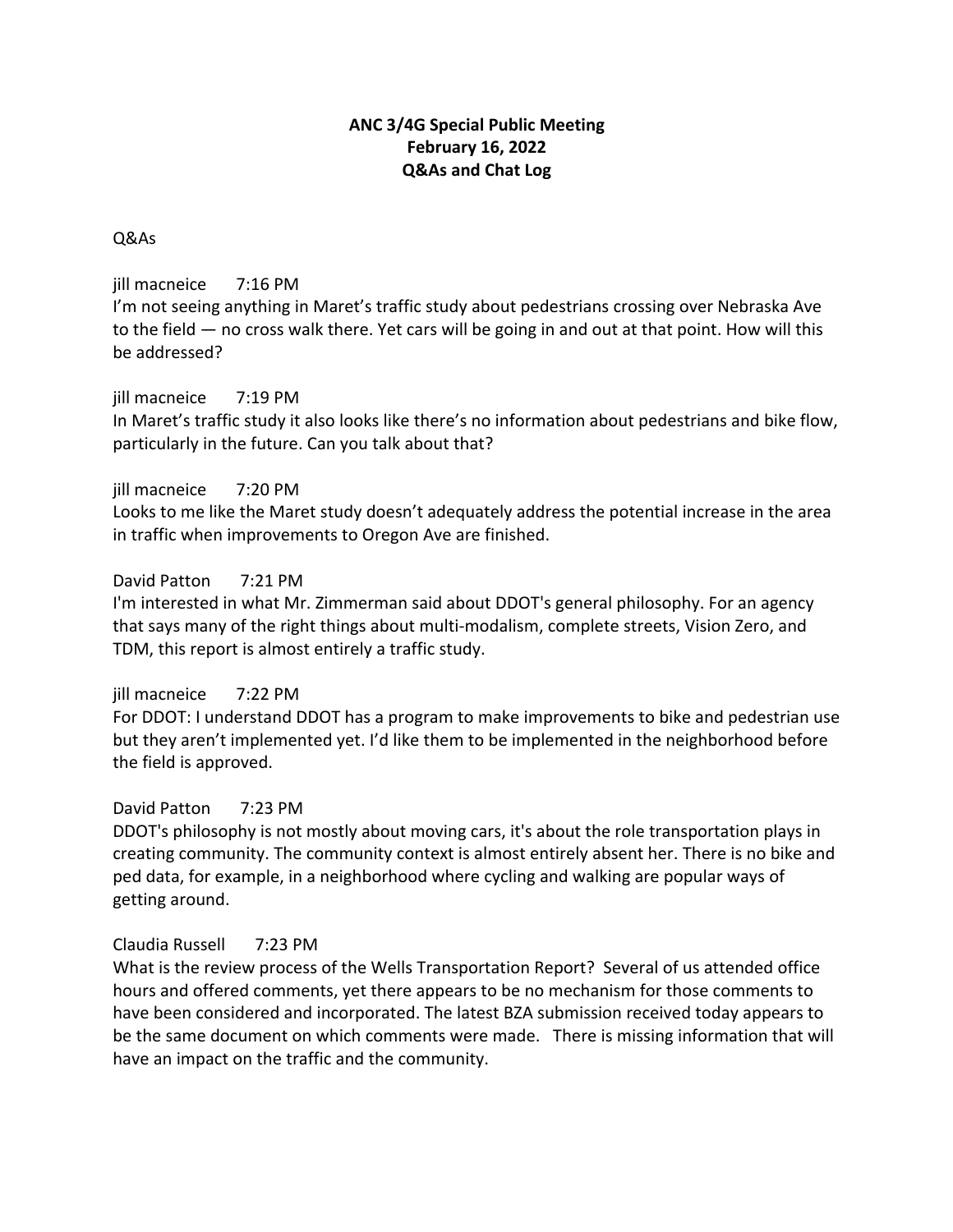David Patton 7:23 PM

Again, the emphasis on intersections, and the use of motor vehicle LOS measures almost completely misses the need for understanding bike and ped LOS.

David Patton 7:25 PM Randy's right. Those numbers don't add up.

Paul Fisher 7:25 PM How does DDOT communicate with the US Park service, specifically in this case with regards to the closing of Beach Drive?

jill macneice 7:26 PM Cars turning right out the parking lot will encounter a choke point at the traffic light at the intersection of Nebraska and Utah Aves.

David Patton 7:27 PM There's another diagram, Figure 7, where the left, right, through arrows are misplaced. They're shown on the wrong side of the streets.

David Patton 7:28 PM Can you discuss how this traffic study anticipated traffic related to non-Maret use of the proposed facilities? Players and parents coming from a distance, will not be arriving by bus.

Paul Fisher 7:30 PM Since the DDOT has not finalized their opinnions yet, isn't this meeting premature?

Paul Fisher 7:34 PM How will bike shares reduce the number of cars for children arriving with sporting equipment? This does not seem like a useful aid to the situation

David Patton 7:37 PM There's a direct route from Silver Spring through Rock Creek, via Oregon to Nebraska. It's a very popular commuter route, completely unrepresented in the Streetlight data. Streetlight is too new to have caprtured that activity,

rebeccamaydak 7:37 PM Not only that - before Oregon Ave was closed, Oregon to Nebraska and Nebrask towards Connecticut was a major rush hour traffic area.

thomasdowns 7:37 PM The study did not address the future of Bingham. Can an analysis be done?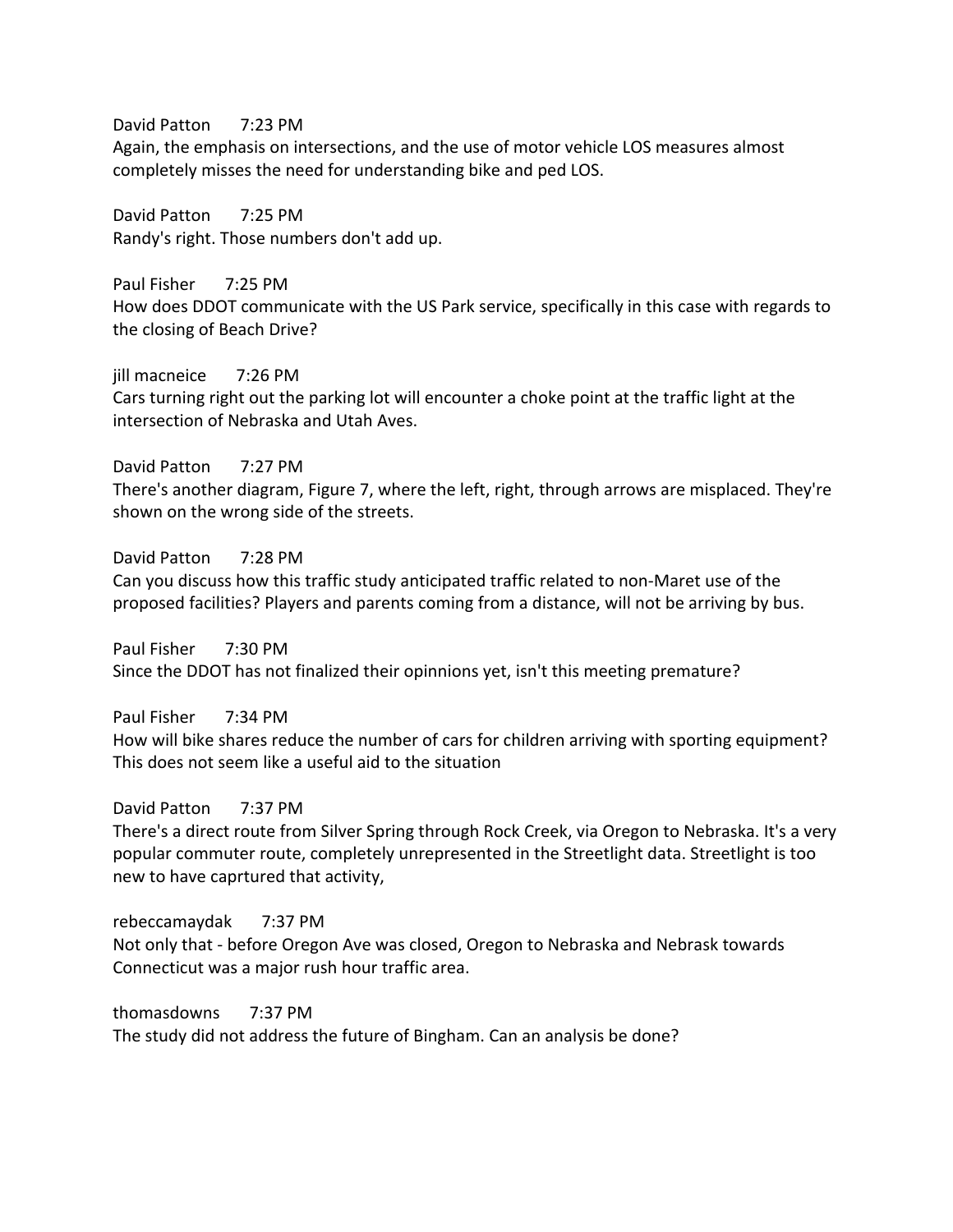David Patton 7:37 PM Wise to Oregon to Nebraska has no parallel.

Claudia Russell 7:38 PM

The closure of Beach Drive is significant. The Park Service said that before the pandemic, traffic along the northern part of Beach Drive ranged from about 5,500 to 8,00 vehicles on weekdays. Many of these cars would route through our neighborhood.

rebeccamaydak 7:38 PM

Aaron is incorrect - Nebraska Ave is a mjor rush hour for cut through from Silver Spring to the District. I live on the corner and was surprised at the high volume at Utah and Nebraska during rush hour.

David Patton 7:39 PM The "grown" traffic count supposition did not account for the new-improved Oregon (plus Wise Rd) that are likely to attract higher than ever volumes. Post re-opening of Oregon, postpandemic.

Claudia Russell 7:41 PM

Per the Washington Post article 2021/6/11, Janeese Lewis George said that, "the neighborhoods around Rock Creek Park have experienced a surge in traffic, speeding, and crashes while Upper Beach Drive has been closed."

David Patton 7:42 PM

On DDOT's Functional Classification map, Beach is shown as a "Minor Arterial", and Nebraska here as a "Major Collector." Taking a minor arterial out of the network would cause disruptions / adjustments elsewhere.

Paul Fisher 7:43 PM Why does John think that Maret is not going to be paying the flaggers?

TBulger 7:43 PM move on to our questions

#### Thierry Rosenheck 7:45 PM

Can you speak to how the study would have considered a situation of buses parked in the pickup/dropoff zone at the same time as queueing of cars of parents dropping off their kids while other partents are picking up their kids simultaneously… there could cars during weekdays… we notice that there is backups at Lafayette during dropoff… we expect this to be much worse at the Nebraska Ave sports field - making a mess of how people are arriving, leaving, running across the streeet.. a flagger is a nice notion but we don't think they can make up for big backups. how will this be adress if we end up with the same backups we see at St Johns games. OR… do you believe we will NOT/NOT have backups and queueing?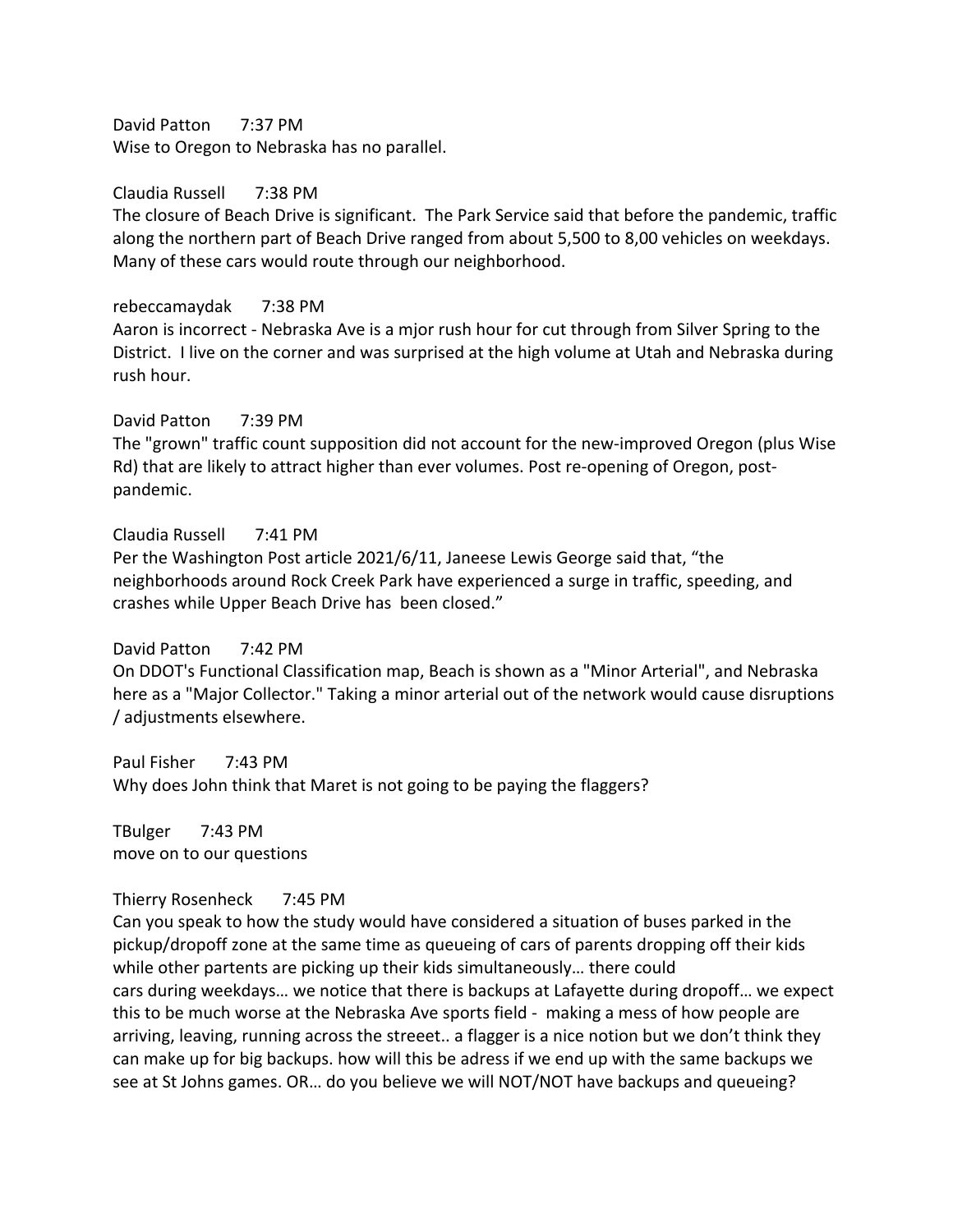TBulger 7:47 PM come on stopp talkeing about signage

TBulger 7:49 PM let's get to to big impacts of this project

Claudia Russell 7:49 PM Bus Questions: 1. Who monitors bus idling since there is a 3 minute max.? 2. In order to take advantage of buses for sustainability and per the traffic report as a remedy to traffic, will the M4 become a regular bus serving the fields instead of a commuter bus? 3. How will you encourge people to use buses to reduce the traffic issues?

David Patton 7:51 PM

Dear DDOT - would you be willing to meet with people from the neighborhood here, for some ground truth?

TBulger 7:52 PM no beyound will walk to this complex

thomasdowns 7:54 PM

Half of the individuals who drive and park on the street are going to park on the opposite side of Nebraska. They are not going to do anything but walk across Nebraska. There needs to be a plan for a robust crossing plan, including treating this as a school crossing. It needs a prominent pavement marking for the parents and children who will be crossing the street. It needs School crossing signs, a 15 MPH speed limit, and a flashing warning when the fields are in use. Why was an analysis done on crossing safety?

#### rebeccamaydak 7:55 PM

Why is DDOT saying theat beach drive is too far away - It is NOT far away but a major traffic pattern/route prior to the closing of Oregon Ave? I would like their answer why they are focusing on an area without including the major commuter route through Rock Creek. Very short-sighted.

TBulger 7:57 PM Wrestin

TBulger 8:01 PM metro is useles

thomasdowns 8:02 PM

Toole Design Group submitted a plan to provide for better safety and better bike and pedestrian use when the rebuild of Nebraska was being planned. The recommendations did not make it into the final build. Can DDOT find the plan?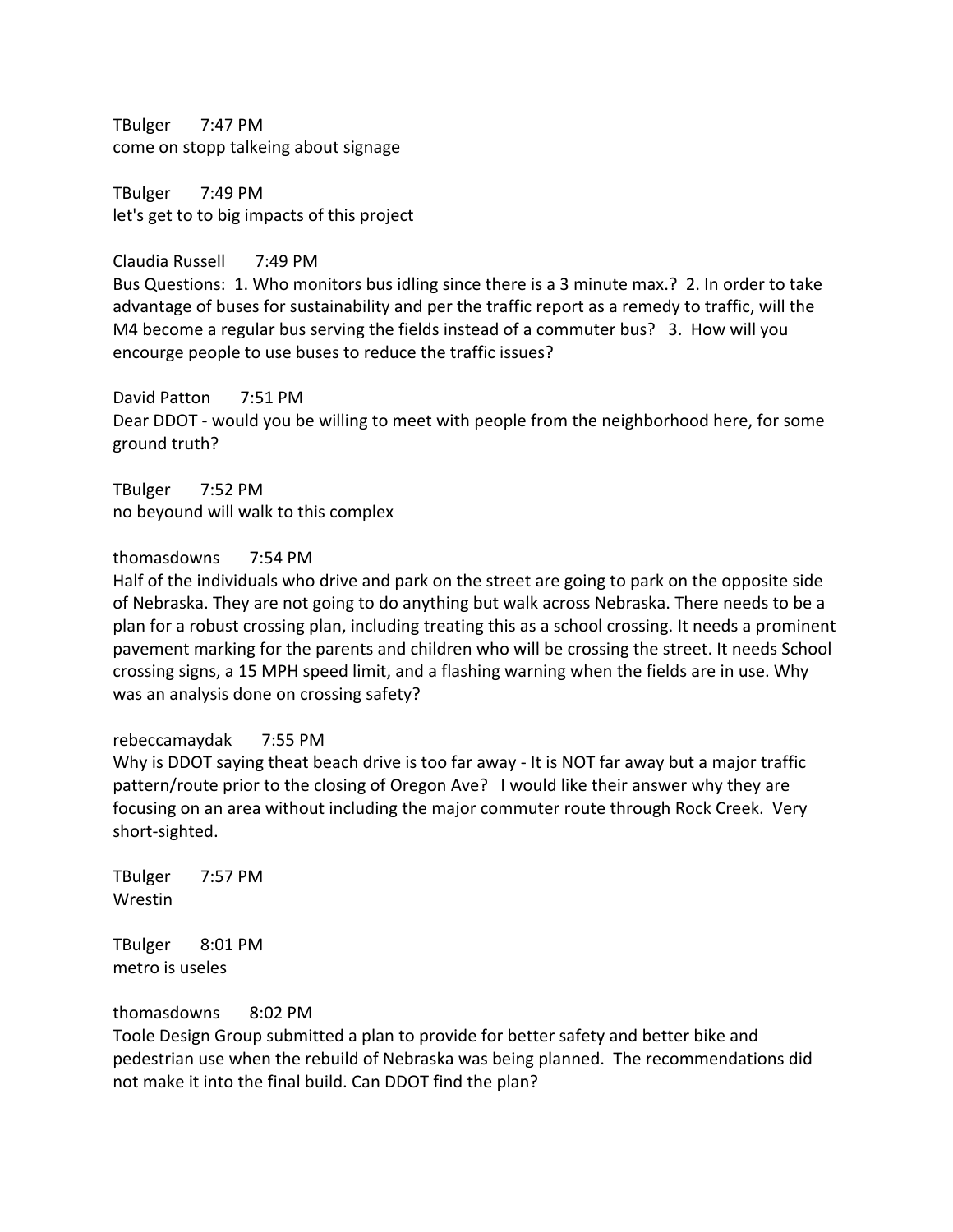#### Claudia Russell 8:02 PM

Clearly when we commented previously on the Wells Study, NOTHING was changed. Now, it is being said by DDOT that it is too late to make comments. We have noted significant issues including the fact that the area that was studied was far too limited. Please advise how we can proceed as citizens who have concerns and neighbors who live here.

TBulger 8:03 PM lte;s tlk

#### Bruce Sherman 8:03 PM

How can it be said that the areas outside of the described study zone don't have sufficient traffic to warrant concern? Nebraska is a commuter route for traffic in and out of the District from Silver Spring and broader suburban Maryland. Once Oregon opens again, there will certainly be an increase, most likely a significant increase, in traffic. Can DDOT's review revisit the study area to take this into account?

rebeccamaydak 8:03 PM

Do they have access to the traffic studies from the Modernization of Lafayette and the Tennyson Stree speed hump analysis? Did those studies include the area into Rock Creek Park?

rebeccamaydak 8:12 PM Does Urban Foresty actively monitor these trees for the full three years and make sure the trees survive or the fines are levied?

rebeccamaydak 8:17 PM Isn't there a requirement that if you take down a certain sized tree, you have to plant a certain number of trees to compensate for the removal?

## Claudia Russell 8:18 PM

As you noted you were looking at the trees last winter. In the past year, it looks like our heritage Tree directly on Nebraska Ave. in the bump out on the sidewalk is suffering a bit. There is concern that this construction work could cause further damage. Is anyone monitoring that tree which is in public space? How will Urban Forestry protect that tree?

#### Michele Wolin 8:19 PM

13 trees "not in good shape" seems like a lot. How bad are they? There's quite an ecosystem that's going to be destroyed. And a requirement that a tree survive for three years doesn't seem like much when a tree can survive for 100 years.

rebeccamaydak 8:21 PM

What are the requirements regarding the trees and a curb cut he spoke about?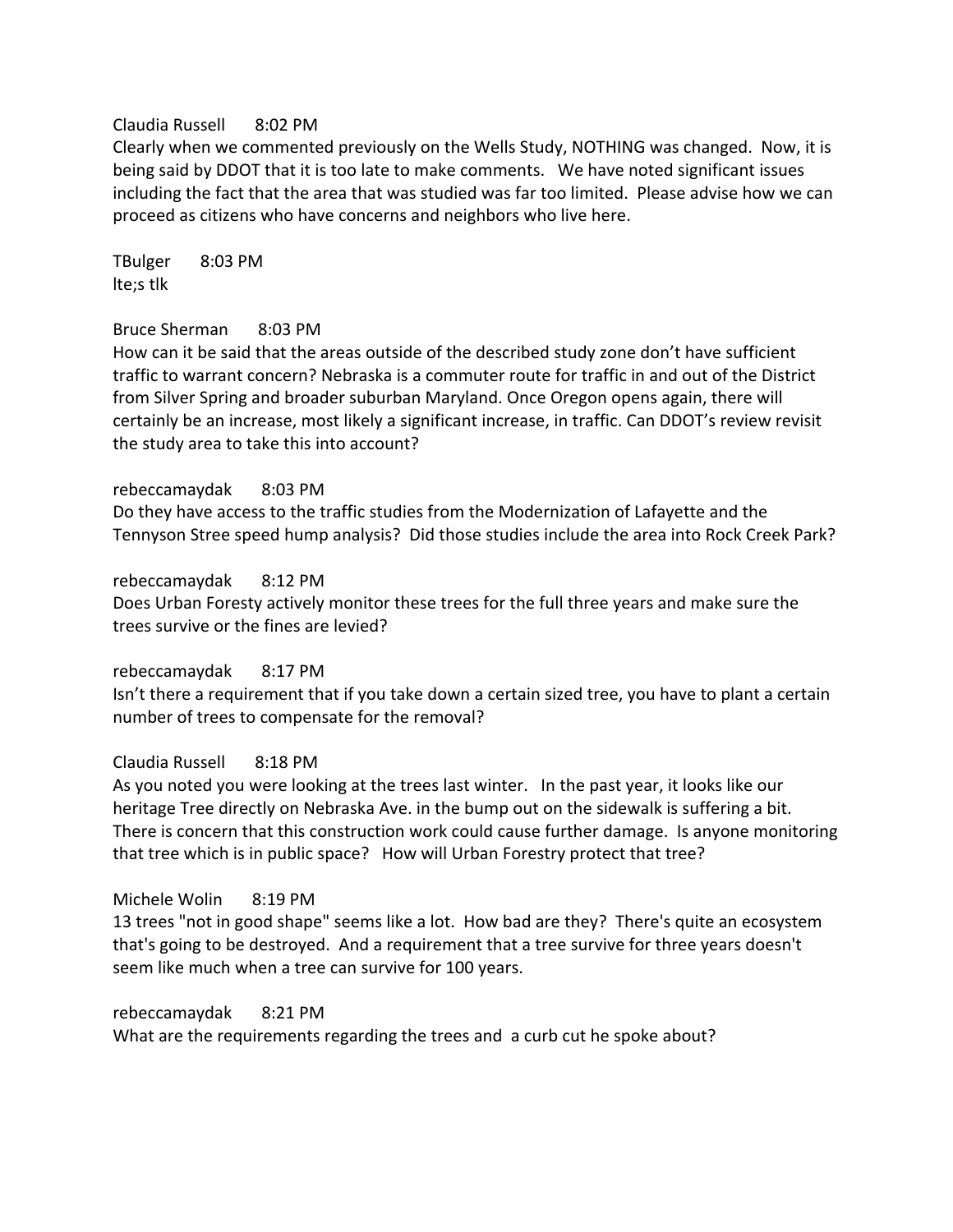Claudia Russell 8:26 PM If the parking lot was placed to code and not pushed forward by an exception, then there would be breathing space and living space for the tree noted in publc space above. This is a good reason to not approve the exception and to keep the parking lot within code.

David Patton 8:27 PM One specific question, in the Q/A: how much grade change is proposed at the base of tree #348?

David Patton 8:29 PM Will you please comment on not only the grade change at #348, but covering nearly 1/2 of the CRZ with parking lot? It seems a really bad idea if the goal is to protect/preserve the tree.

David Patton 8:29 PM Does CU structural soil need to be replaced or refreshed periodically?

David Patton 8:30 PM Re: critical root zone, we understand the ratio of 1" and 1.5 feet. How deep is the consideration of CRZ?

David Patton 8:31 PM That was awkward ... how deep an area is considered part of the CRZ?

David Patton 8:35 PM Will you address the concentration of water expected in the rain garden in the immediate vicinity of the two heritage trees along Nebraska?

David Patton 8:37 PM What is the source of these questions, please? Are these questions from Commissioners?

David Patton 8:38 PM Thank you, COmmissioner Chang.

David Patton 8:40 PM Will you please share the name of the reviewer who wrote these responses, if that's known?

David Patton 8:41 PM The issuance of a permit only comes after BZA, and only after a further environmental review is that correct?

Claudia Russell 8:44 PM Everyone should read Climate Ready DC - it is very sobering.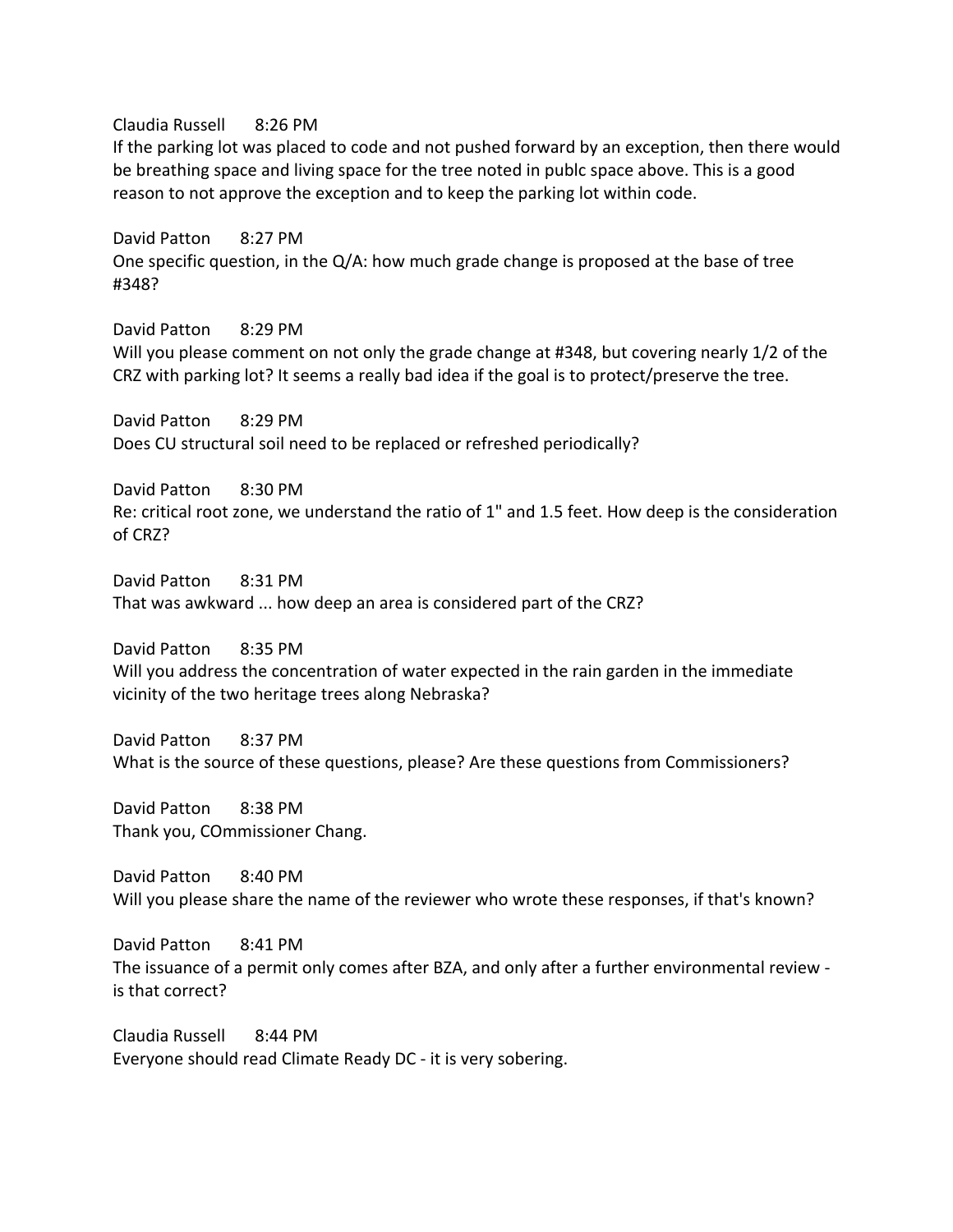David Patton 8:49 PM Thank you for providing Ms. Bautista's name and title. She is one of the co-authors of the Stormwater Management Guidelines.

Claudia Russell 8:50 PM Is this proposal considered publically accessible? Thierry Rosenheck 8:50 PM The commissioners can ask questions to the agencies… how do citizens aks questions they are concerned about regarding the project?

Paul Fisher 8:51 PM How will ECC maintain the storm system if Maret vacates the lease in 10-20 years?

Paul Fisher 8:52 PM I will add, they did not maintain the storm system for the media center.

Claudia Russell 8:52 PM Is the DOEE review complete now similar to the DDOT comment?

#### **Chat Log**

9:10:02 From Thierry Rosenheck to Host and Panelists:

the Wells Traffic study does not look at peak float which would analyze QUEUEING at the drop-off-pickup when weekly games and rivalry games occur and when sublessee parents drive to the field … this has consequences for the safety issues we in the neighborhood are concerned about. the traffic study SHOULD have looked at this as a minimum concern.

19:11:44 From Thierry Rosenheck to Host and Panelists:

The Wells Traffic Study does not account for time intervals between games that will occur between different teams. The Dwell-Time between games has been ignored.

19:14:49 From Thierry Rosenheck to Host and Panelists:

There is no acknowledgement in the in the Wells Traffic study that Bingham Drive will be permanently closed. This will impact future traffic flow that should be reflected in the data.

19:17:54 From Thierry Rosenheck to Host and Panelists:

The Wells Traffic study assumes that Beach Drive will be re-opened for commuter traffic in the future and therefore the data does not account for its closure. The DC City Council has voted to keep Beach Drive permanently closed. At least one scenario should be accounting for its permanent closure.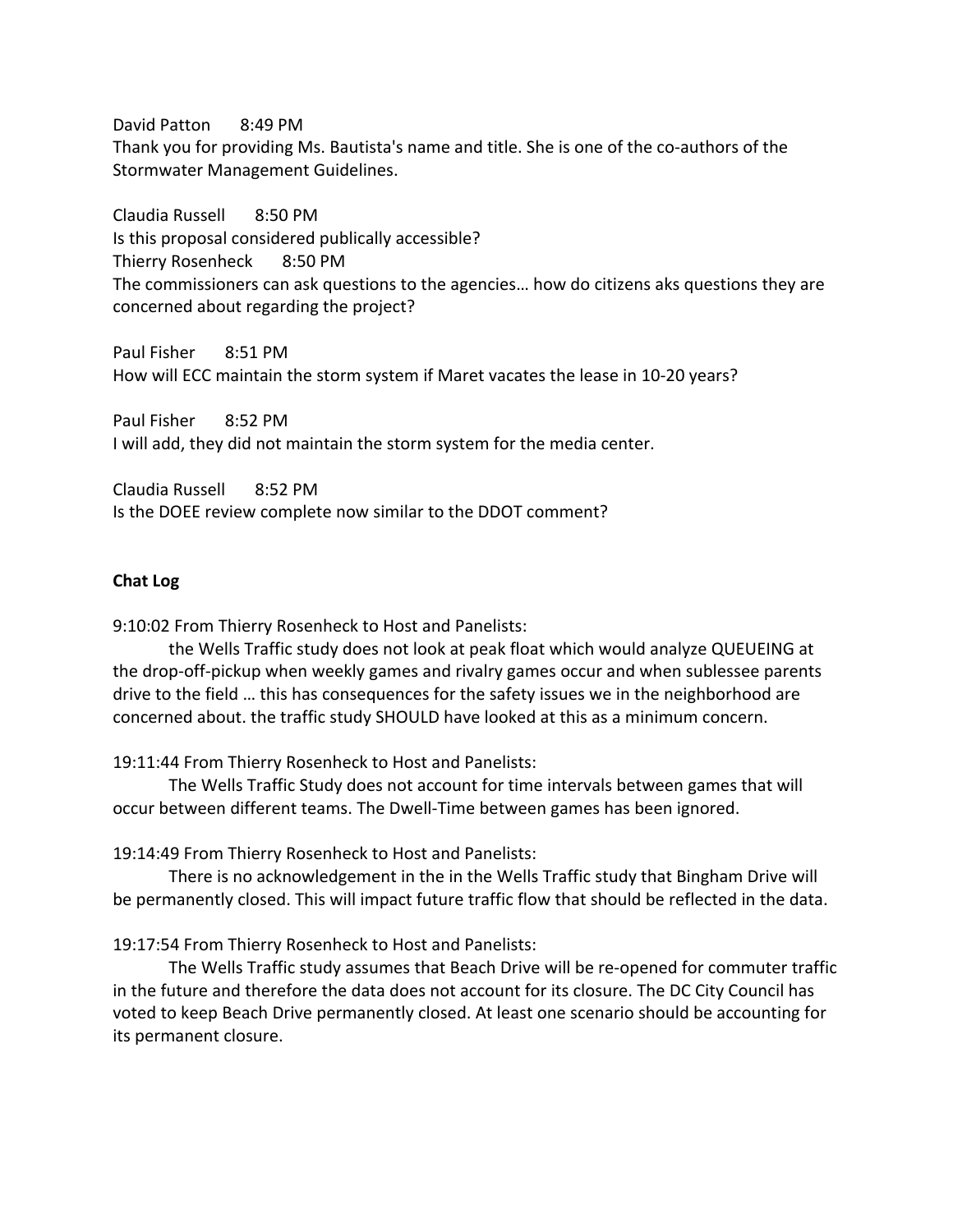19:20:04 From Thierry Rosenheck to Host and Panelists:

Construction to repair and improve Oregon Ave. is nearing completion. Oregon Ave will be vastly more navigable than the road it used to be and will be attracting more traffic.

19:23:44 From Thierry Rosenheck to Host and Panelists:

Considering that Wise Road and Military Road are the only East-West paths in this part of the city bringing much of the traffic from MD to DC; and considering the improvements on Oregon Ave., closure of Beach Drive and Bingham Drive - we believe that the traffic flow on Nebraska ave has been undercounted - by 2000/day

19:27:34 From Thierry Rosenheck to Host and Panelists:

Parking in the Wells Traffic Study is treated as though parents driving to the site will be parking 1/4 miles away rather than parking next to the field. When they will park next to the field, the availability of parking will not be as shown in the study. The study does not look at the expected behavior of drivers and is inflating the availability of parking.

19:51:06 From Emma Blondin (DDOT) to Host and Panelists: emma.blondin@dc.gov

19:51:09 From Aaron Z (DDOT) to Host and Panelists: aaron.zimmerman@dc.gov

19:53:31 From David Patton to Everyone: Your study area boundary could be too small.

## 19:54:13 From David Patton to Everyone:

Silver Spring to Wise to Oregon to Nebraska is a major crosstown route. That has to be part of this analysis.

19:54:53 From Thierry Rosenheck to Host and Panelists:

The study looks at the peak hours but not the hours that cars driven by users of the field are expected to converge at the same time - similarly to when card converge at St Johns and other schools when they expect to pickup or dropoff at the same time… that is not an honest look at the traffic flow that AFFECTS the project!

19:54:59 From David Patton to Everyone:

That study area is too small. Again, an artifact of looking just at intersectinos.

# 19:55:22 From David Patton to Everyone:

The amount of projected traffic depends on intensity of proposed activity, which has been a moving target.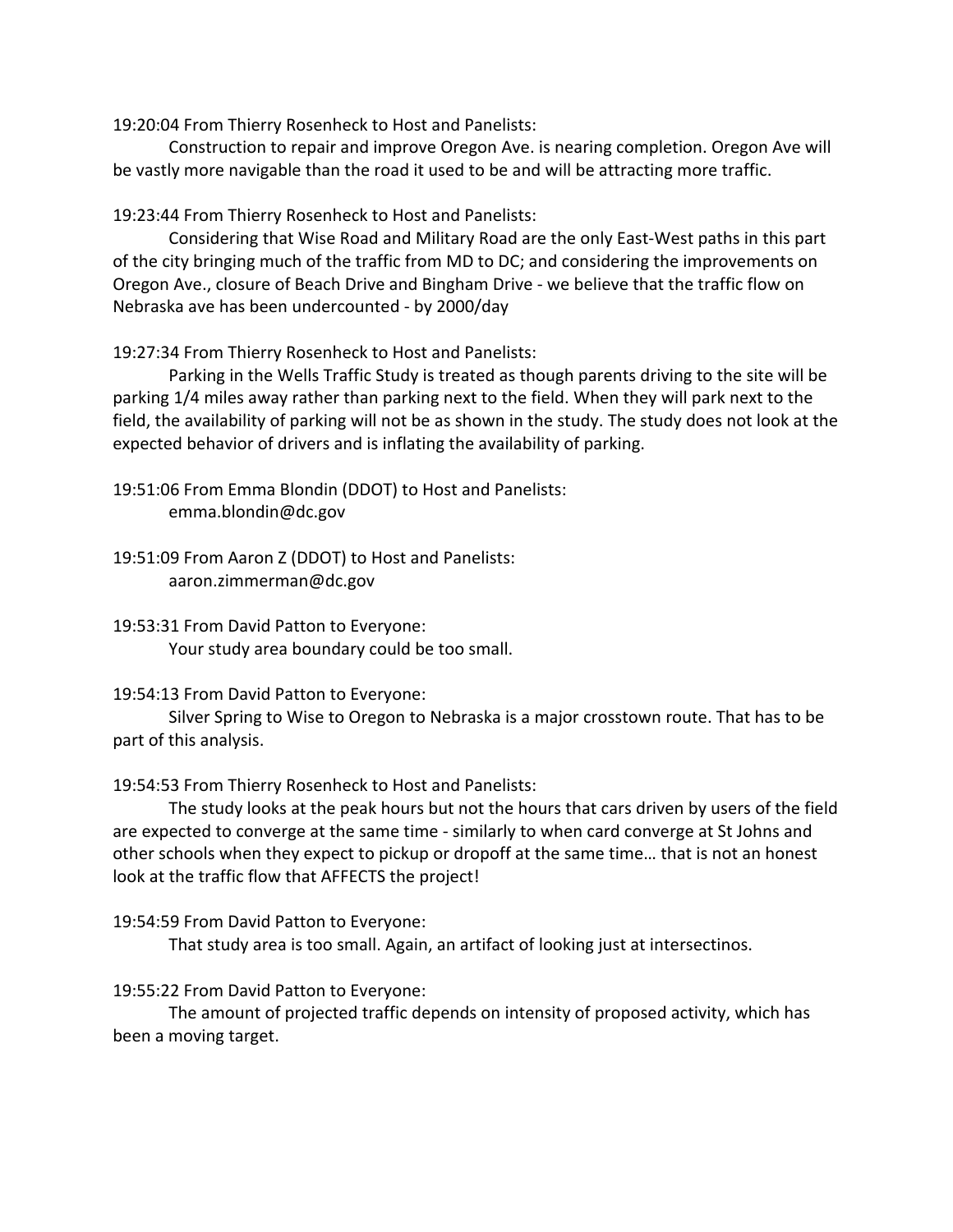19:57:22 From David Patton to Everyone:

There's a bus stop at the corner of Nebraska and Utah. It's the M4. Only runs on weekdays.

19:57:44 From David Patton to Everyone: There TDM relies on 6 bike racks. It's a very thin fig leaf.

19:57:58 From David Patton to Everyone: Sorry - "their" not "there"

19:58:11 From David Patton to Everyone: Three weeks.

19:58:23 From David Patton to Everyone: What are your conclusions?

19:59:40 From David Patton to Everyone: What conditions are DDOT proposing?

20:00:17 From Thierry Rosenheck to Host and Panelists:

DDOT says that the comments at TOO LATE at this point - 2 weeks before the BZA… if the comments are VALID and the study is inadequate - which we point out over and over … the study SHOULD NOT BE ACCEPTED

20:03:34 From David Patton to Everyone:

The combination of 2017 "grown" to the present date, and Streetlight data (abstracted from electronic devices) and the complete absence of bike/ped data betray a fatally flawed method.

20:03:58 From Paul Fisher to Everyone:

How can you say it was "real world" when you did not even know about the commuting pattern in the area?

20:04:56 From David Patton to Everyone: No questions from attendees? Unbelievable.

20:06:41 From David Patton to Everyone:

Will the ANC provide a transcript of the chat and the Q/A in addition to the video/

20:07:10 From David Patton to Everyone:

Maret's contractor made their first tree inspection in November 2020, nearly 1 1/2 years ago.

20:07:42 From Randy Speck to Everyone: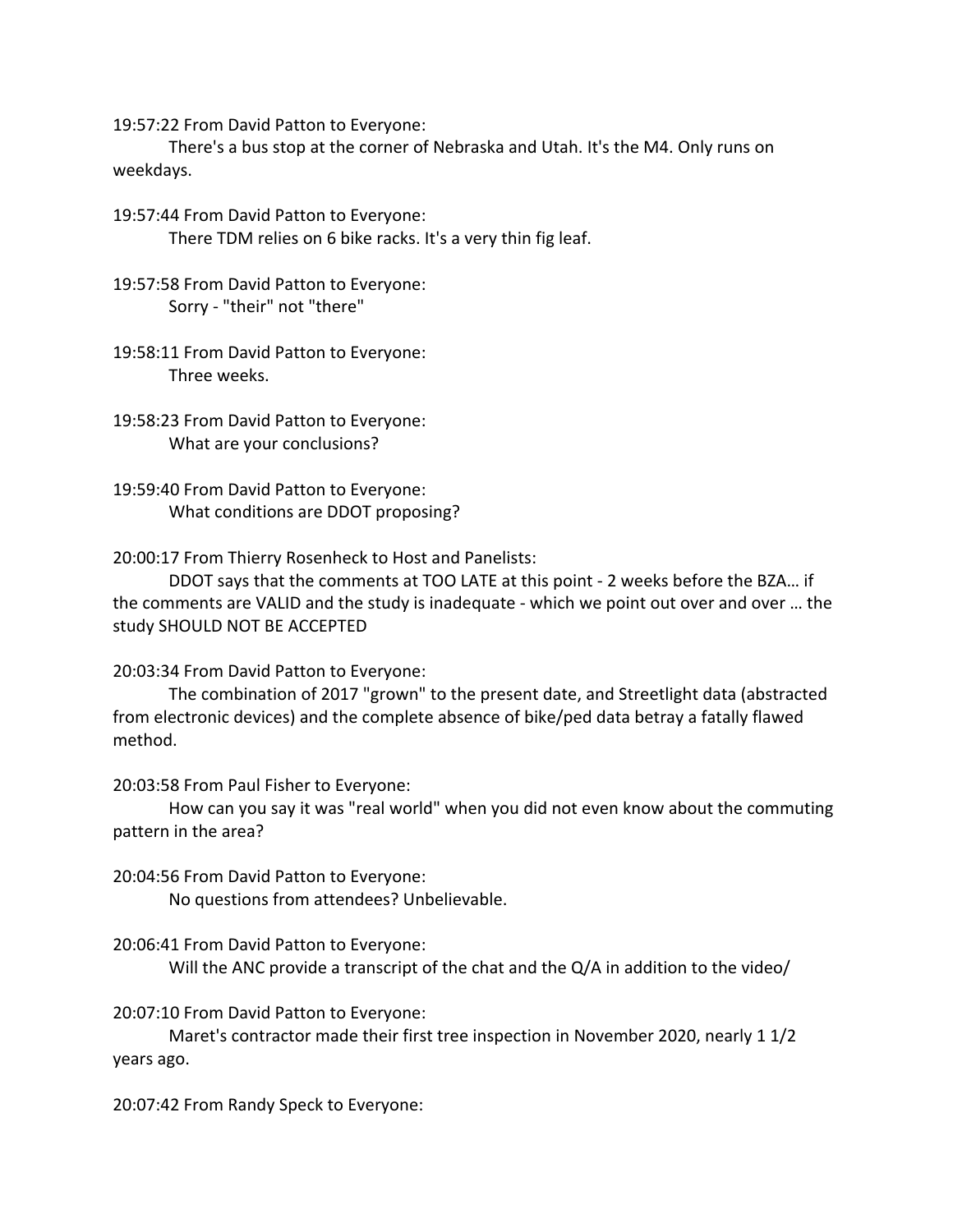The Chat and Q&A will be posted on our website.

20:08:15 From David Patton to Everyone: Thank you

20:11:23 From David Patton to Everyone: What is the penalty (fine) for violating the heritage tree preservation law?

20:13:07 From David Patton to Everyone:

Will you please address the treatment of heritage tree #348? Nearly half of the Critical Root Zone will be covered by rain garden or parking lot.

20:13:30 From David Patton to Everyone:

Does CU structural soil need to be replaced or refreshed periodically?

20:14:48 From David Patton to Everyone:

How much grade change is proposed at the base of tree #348? Changing grade around mature trees can be fatal.

20:17:44 From Michele Wolin to Everyone:

13 trees "not in good shape" seems like a lot. How bad are they? There's quite an ecosystem that's going to be destroyed.

20:17:51 From David Patton to Everyone: This proposal is TERRIBLE for trees.

20:18:00 From Connie K. N. Chang, ANC 3/4G-05 to Everyone: Please add your questions to the Q&A so we can keep track.

20:18:12 From David Patton to Everyone: Mr Speck said to use the chat.

20:18:51 From David Patton to Everyone: I'm trying to follow the Chair's directions.

20:19:41 From Connie K. N. Chang, ANC 3/4G-05 to Everyone:

David, Chair Speck asked for all attendees to use the Q&A for questions, and to use the Chat to make comments (not Qs). Thank you.

# 20:20:42 From David Patton to Everyone:

I believe my comments here - in chat - are not questions. I have intended to put questions in the Q and A. When I comment that this is a terrible plan for trees, that's not a question, with all due respect.

20:21:40 From Connie K. N. Chang, ANC 3/4G-05 to Everyone: